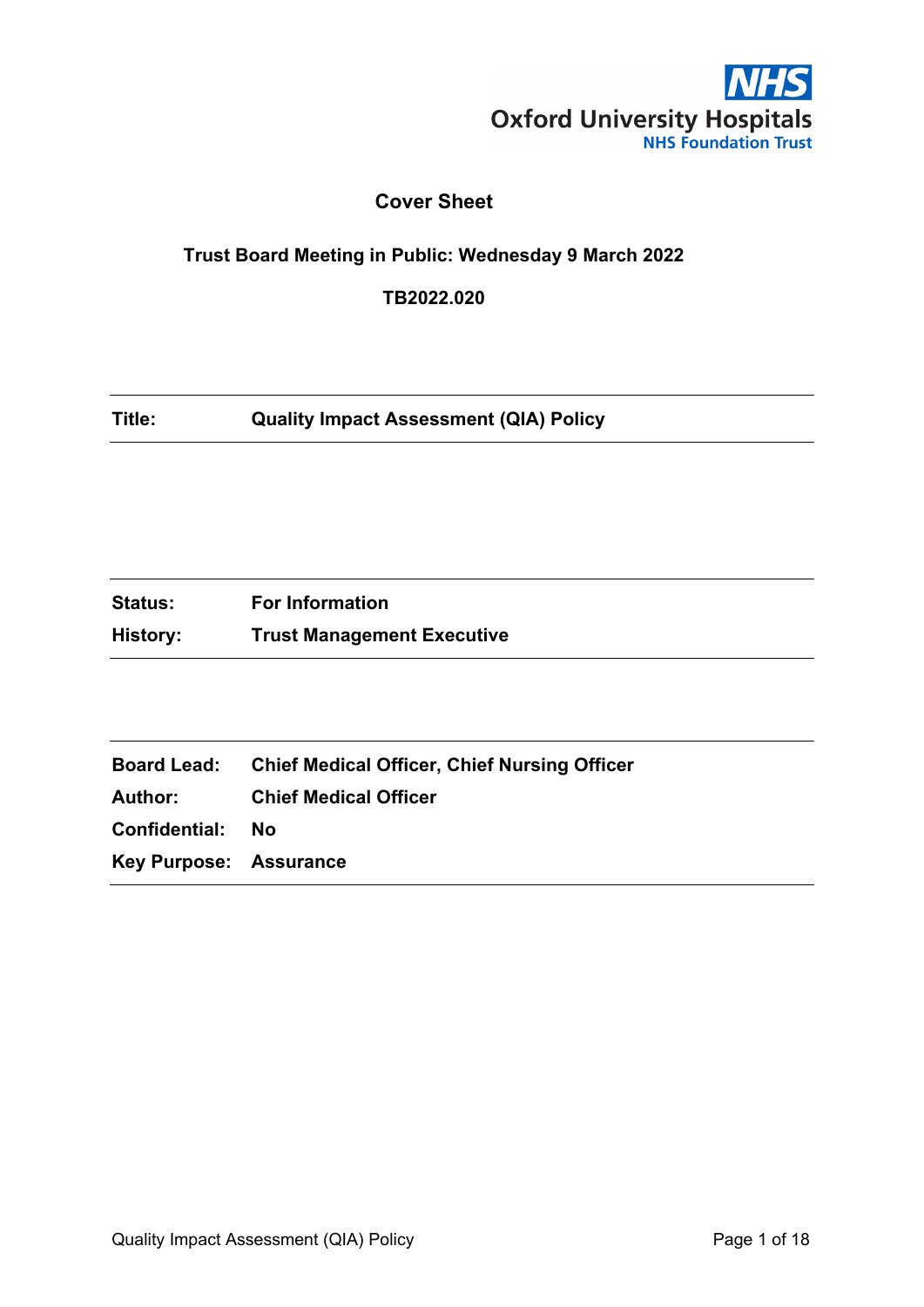# <span id="page-1-0"></span>**Executive Summary**

- 1. Quality Impact Assessment is a process which is undertaken in order to assess the impact of business cases, service changes and other major consultations on
	- Patient Safety
	- Clinical Effectiveness
	- Patient Experience
	- Staff Experience
	- Equality and Diversity
- 2. The OUH Quality Impact Assessment policy has been updated and has been approved by Trust Management Executive (24 February 2022).
- 3. The key updates made to the policy are:
	- Reference is made to the CQC well-led line of enquiry which states that the impact on quality should be considered when considering changes to clinical services.
	- Addition each year as part of budget setting, the divisions should undertake a QIA on any reduction on their year on year budgets at Directorate level and discuss with the Chief Finance Officer and team, before submitting to Chief Medical Officer (CMO) and Chief Nursing Officer (CNO).
	- Section on responsibility for undertaking QIA is expanded to detail roles of Divisional Teams, Divisional Director sign-off and ongoing monitoring of QIAs.
	- Addition CMO/CNO will hold responsibility for approval of QIAs with risk score above 8 to enable projects/business cases to proceed.
	- Clarification that TME will provide final approval of projects/business cases which include QIAs as part of the planning process.
	- Clarification that list of approved QIAs will be held by Quality Assurance Team.

## **Recommendations**

- 4. The Trust Board is asked to
	- Receive and note the content of the updated QIA Policy.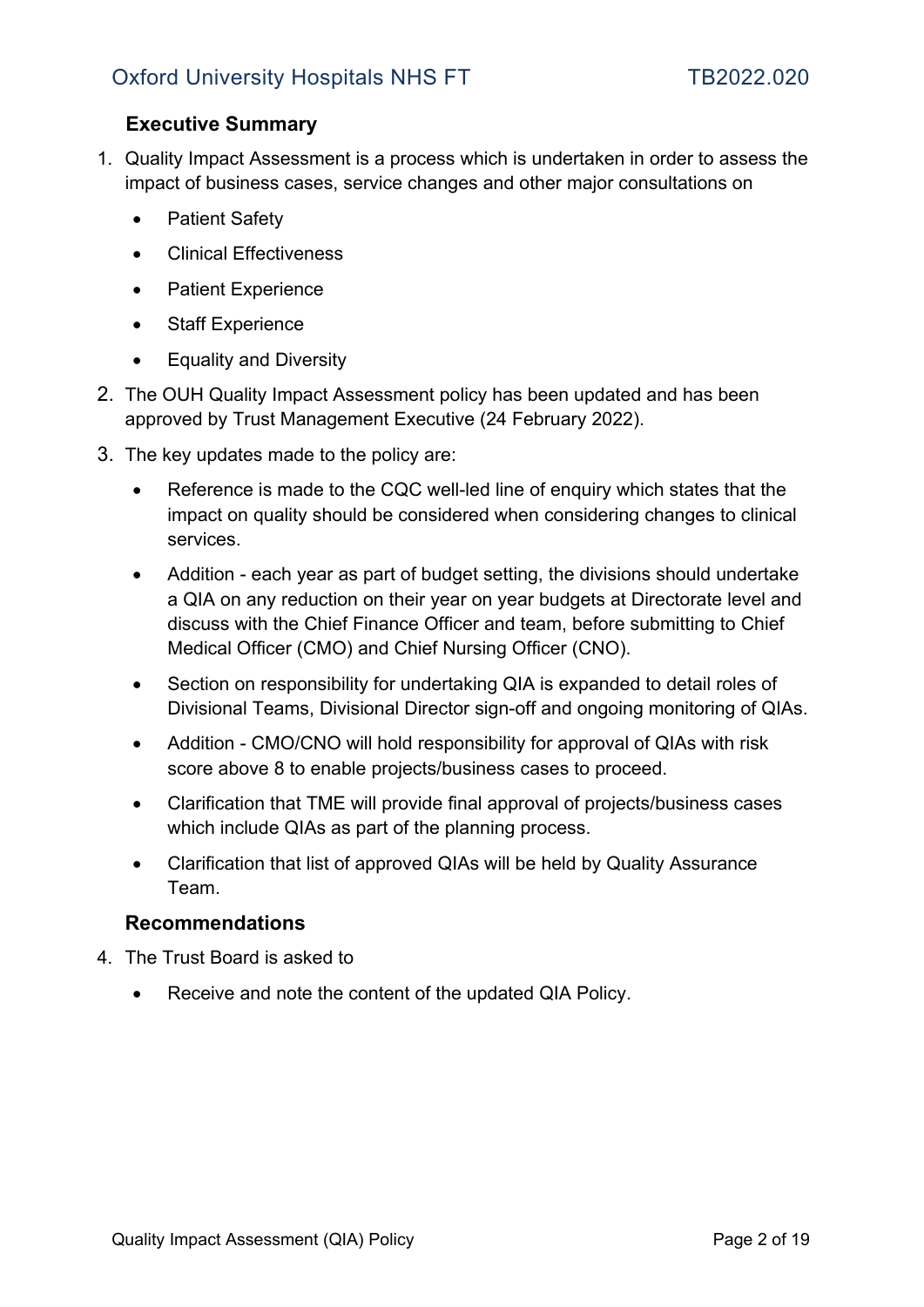

Title: Quality Impact Assessment (QIA) Policy

| Category:                               | Policy                                                                                                                                |  |  |
|-----------------------------------------|---------------------------------------------------------------------------------------------------------------------------------------|--|--|
| Summary:                                | The purpose of this policy is to set out the responsibilities;<br>process and format to be followed for<br>quality impact assessment. |  |  |
| <b>Equality Analysis</b><br>undertaken: | January 2022                                                                                                                          |  |  |
| <b>Valid From:</b>                      |                                                                                                                                       |  |  |
| Date of Next Review:                    | February 2025                                                                                                                         |  |  |
| <b>Approval Date/ Via:</b>              | TME                                                                                                                                   |  |  |
| <b>Distribution:</b>                    | Trustwide                                                                                                                             |  |  |
| <b>Related Documents:</b>               | 1. Equality Impact Assessment Policy                                                                                                  |  |  |
| <b>Lead Directors:</b>                  | <b>Chief Nursing Officer; Chief Medical Officer</b>                                                                                   |  |  |
| Author(s):                              | <b>Chief Medical Officer</b>                                                                                                          |  |  |
| <b>Further Information:</b>             |                                                                                                                                       |  |  |
| <b>This Document</b><br>replaces:       | Quality Impact Assessment Policy - 26 July 2018                                                                                       |  |  |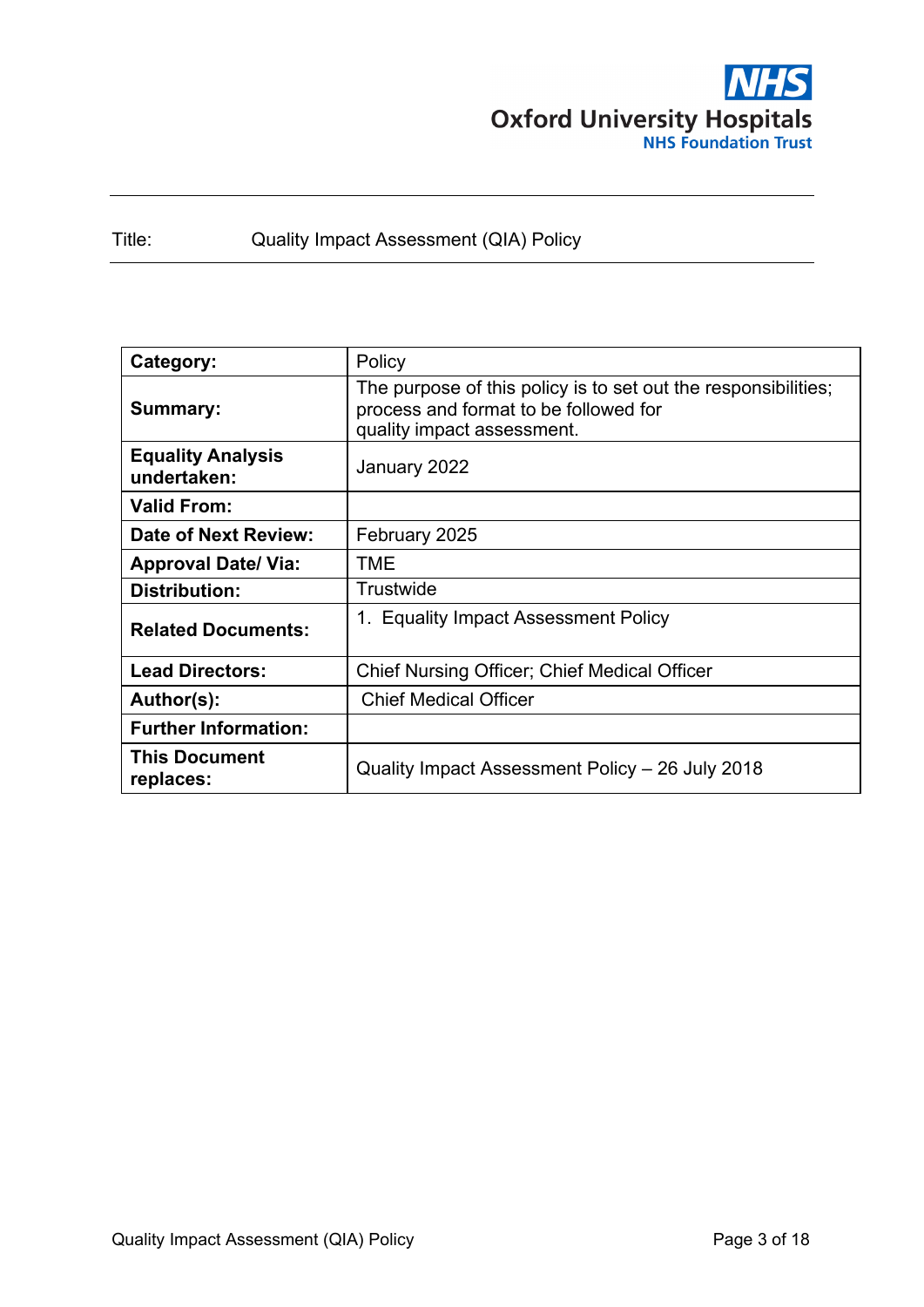# **Contents**

| $\mathbf{1}$ .  |                                                                |  |
|-----------------|----------------------------------------------------------------|--|
| 2.              |                                                                |  |
| 3.              |                                                                |  |
| 4.              |                                                                |  |
| 5.              |                                                                |  |
|                 |                                                                |  |
|                 |                                                                |  |
| 6.              |                                                                |  |
| 7.              |                                                                |  |
|                 |                                                                |  |
|                 |                                                                |  |
| 8.              |                                                                |  |
| 9.              |                                                                |  |
| 10.             |                                                                |  |
| 11 <sub>1</sub> |                                                                |  |
| 12.             |                                                                |  |
| 13.             |                                                                |  |
| 14.             |                                                                |  |
|                 |                                                                |  |
|                 | Appendix 2: Quality Impact Assessment - Escalation proforma 18 |  |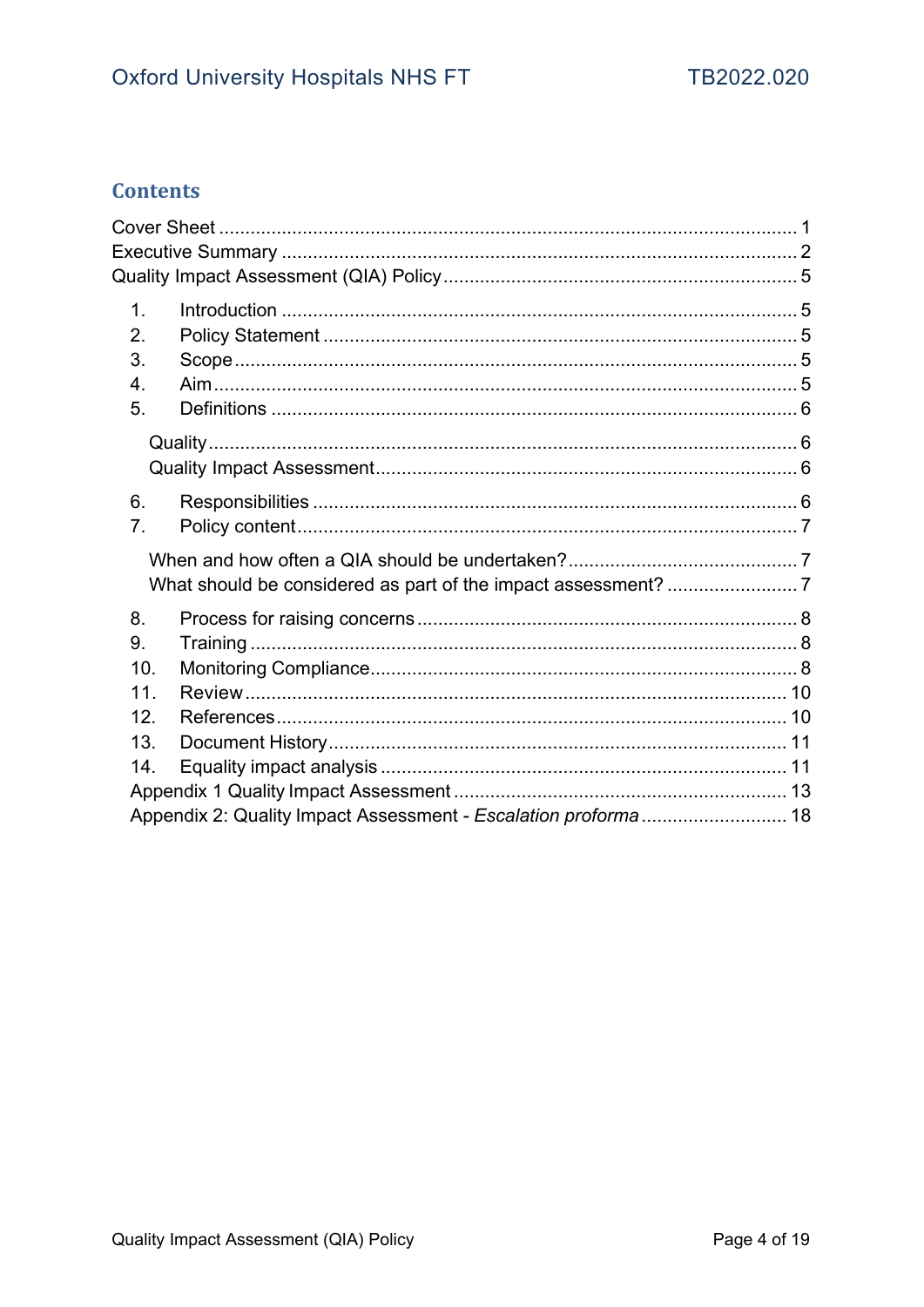## <span id="page-4-0"></span>**Quality Impact Assessment (QIA) Policy**

# <span id="page-4-1"></span>**1. Introduction**

- 1.1. This policy details the process to be undertaken in order to assess the impact of business cases, service changes and other major consultations on the quality of care we offer patients and consider any impact on our staff wellbeing. It also recommends that each year as part of budget setting, the divisions should undertake a QIA on any reduction on their year on year budgets at Directorate level and discuss with the CFO and team before escalating to CMO and CNO.
- 1.2. The Care Quality Commission also state in their well-led key lines of enquiry that when considering changes to clinical services there should be an assessment on the impact to quality.
- 1.3. Oxford University Hospitals NHS Foundation Trust is committed to provision of high quality, safe care and therefore, the completion and approval of QIA's will ensure that all of the above mentioned activities will have a robust impact assessment enabling teams to act on findings to maintain quality.

## <span id="page-4-2"></span>**2. Policy Statement**

2.1. It is the policy of Oxford University Hospitals NHS Foundation Trust ("the Trust") that all of its business cases, service changes (such as where OUH staff treat/care for OUH patients) implementation of new systems (such as information technology (IT) software for patient management) or any other proposed major change, such as across the BOB Integrated Care System, that impact on patient services are evaluated for their impact on quality.

## <span id="page-4-3"></span>**3. Scope**

3.1. This policy should be read by all clinical and managerial staff across the Trust. It applies to clinical and non-clinical changes that affect the quality of care to OUH patients as well as to staff when developing business cases, planning service changes and introducing new systems or assessing the impact of budget setting.

## <span id="page-4-4"></span>**4. Aim**

4.1. The purpose of this policy is to set out the responsibilities; process and format to be followed when undertaking a quality impact assessment. There is a separate procedure detailing the process for equality impact assessments.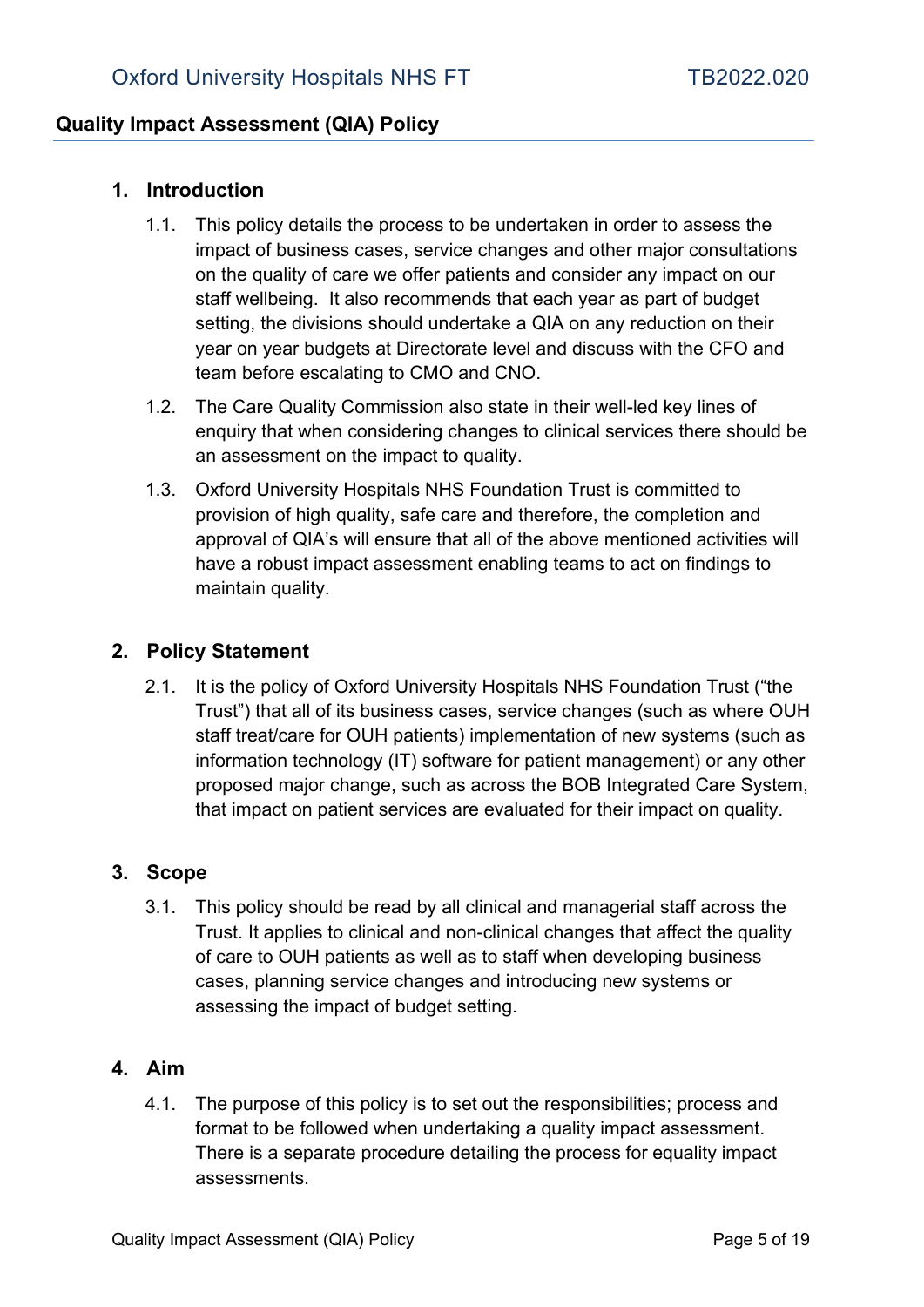# <span id="page-5-1"></span><span id="page-5-0"></span>**5. Definitions**

# **Quality**

- 5.1. Quality can be defined as embracing three key components:
- Safety there will be no avoidable harm to patients from the healthcare they receive.
- Effectiveness of care the most appropriate treatments, interventions, support and services will be provided at the right time to those patients who will benefit.
- Patient Experience a positive patient's experience will be at the centre of the organisation's approach to quality.

## <span id="page-5-2"></span>**Quality Impact Assessment**

5.2. An impact assessment is a continuous process to ensure that possible or actual business plans, changes to use of clinical areas, new information technology (IT) software for patient management or any other proposed business, change or implementation plans that impact on patient services are assessed and the potential consequences on quality of care for patients and any impact on staff are considered and any necessary mitigating actions are outlined in a uniformed way.

## <span id="page-5-3"></span>**6. Responsibilities**

- 6.1. The Chief Executive, as Accountable Officer, has ultimate responsibility for quality across the Trust.
- 6.2. Divisional teams are responsible for undertaking quality impact assessments, identifying risks and mitigating actions and submitting quality impact assessments for addition to the QIA process with review and sign-off. These staff are responsible for making any operational arrangements to facilitate key stakeholder engagement, at the beginning of the process, collate key issues arising and collect and monitor impact on quality of any quality measures as indicated
- 6.3. Divisional Directors are accountable for reviewing and signing quality impact assessments undertaken by their teams in their areas/services prior to submission to the finance team, business planning group, or other committees when proposing service changes or introduction of new systems. They will also ensure that the impact on quality on an on-going basis is monitored appropriately. They may delegate responsibility for this, but not accountability.
- 6.4. The Chief Nursing Officer and the Chief Medical Officer are responsible for providing Executive approval for any change based on the QIA (above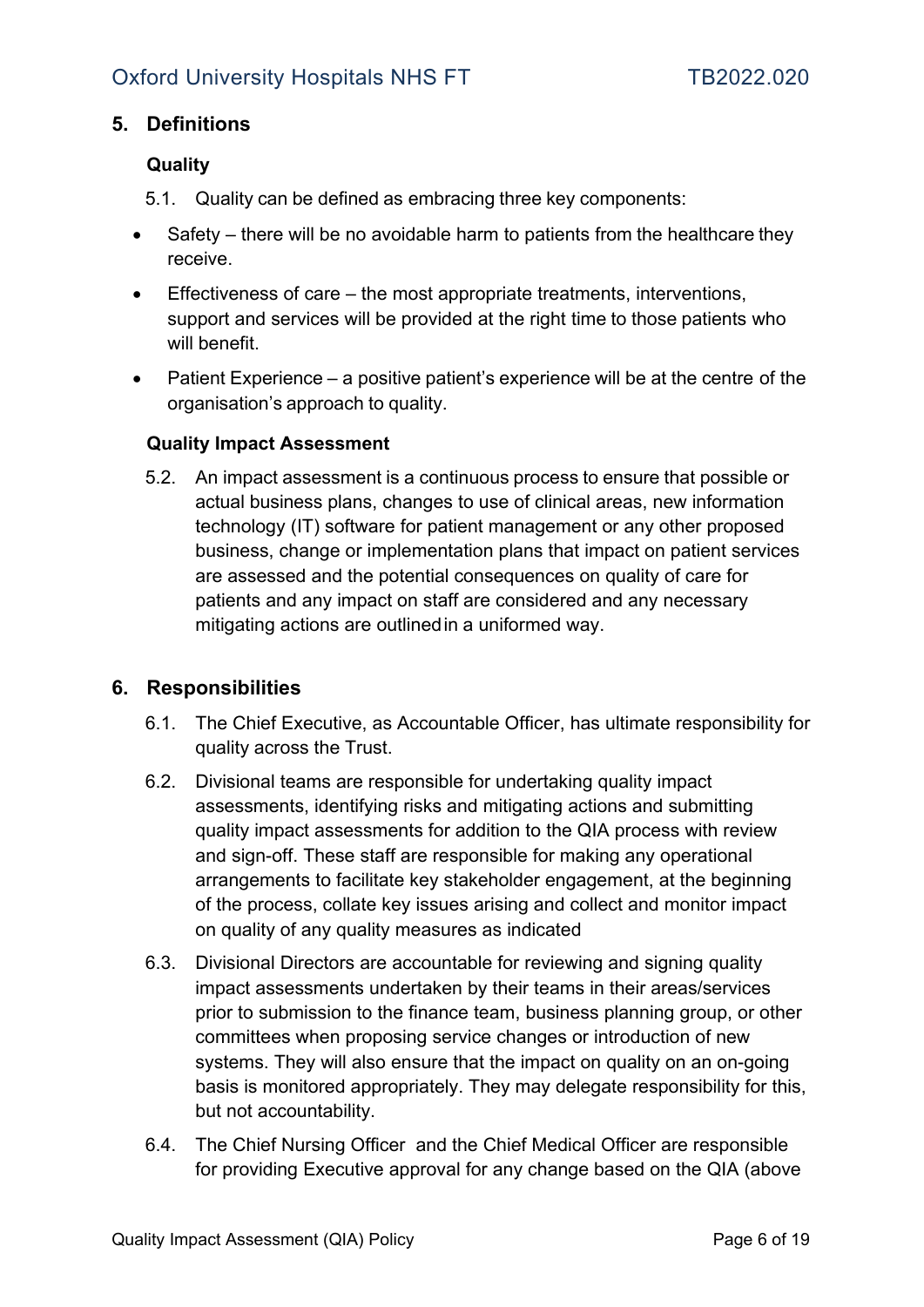# Oxford University Hospitals NHS FT TB2022.020

a risk score of 8). They may reject the proposals if the mitigations are not found to be effective in reducing the risks that become apparent in the QIA.

6.5. The Trust Management Executive is responsible for final approval of the projects based on the QIA sign-off by the CMO and the CNO. The records of completed quality impact assessments will be held by the Assurance Team. All QIA with a score of 16 or above will be noted at IAC.

# <span id="page-6-1"></span><span id="page-6-0"></span>**7. Policy content**

#### **When and how often a QIA should be undertaken?**

- 7.1. QIA is a continuous process to help decision makers fully think through and understand the consequences of possible and actual financial and operational initiatives, including those where improved quality is the primary driver of change
- 7.2. QIA must be undertaken as part of the development and proposal stage of developing business plans and should also be reviewed on a regular basis by the project leads, as part of reviewing the actual impact throughout the implementation stage and during the final review after the business plan has been implemented.
- 7.3. The frequency of review will be dependent on the level of risk identified (but will be a minimum of six monthly) and will be documented in the quality impact assessment document (see appendix 1). Divisional Directors will maintain oversight of QIA review, reporting through the Divisional Management and Divisional Performance Review meetings.

#### <span id="page-6-2"></span>**What should be considered as part of the impact assessment?**

- 7.4. The impact assessment template can be found in appendix 1 and outlines the criteria to be considered:
	- Patient Safety

.

- Clinical Effectiveness
- Patient Experience
- Staff Experience
- Equality and Diversity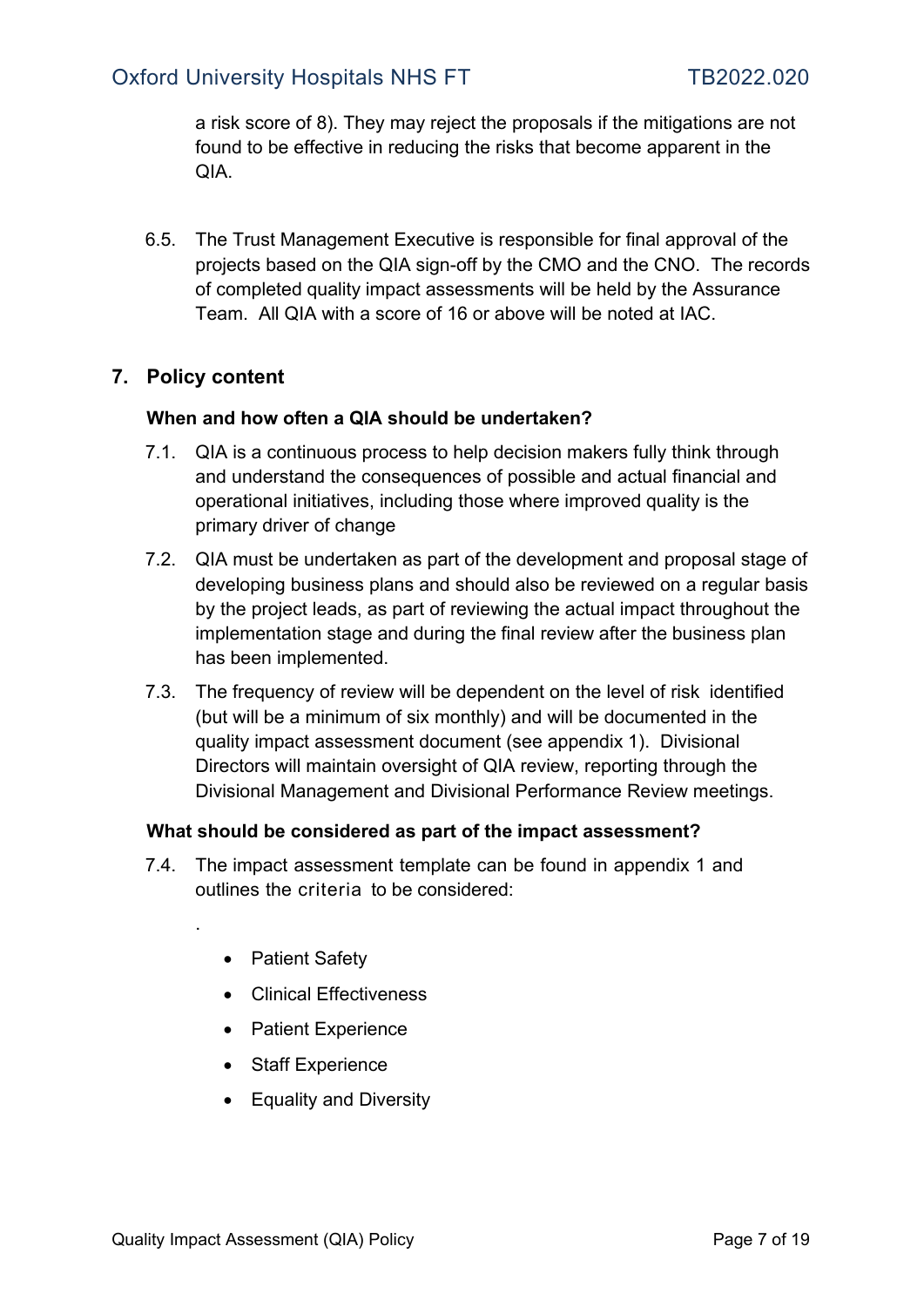

# <span id="page-7-0"></span>**8. Process for raising concerns**

8.1. Where concerns are identified, either through monitoring of clinical outcomes;through risk assessments; or via another route such as staff or patient feedback, they statibe reviewed through the Divisional team in the first instance. If necessary referred to the Assurance team for potential discussion at TME and inclusion in the risk register.

## <span id="page-7-1"></span>**9. Training**

9.1. There is no mandatory training associated with this policy. Ad hoc training sessions based on an individual's training needs will be defined within their annual appraisal orjob plan.

## <span id="page-7-2"></span>**10. Monitoring Compliance**

10.1. Compliance with the policy will be monitored in the following ways.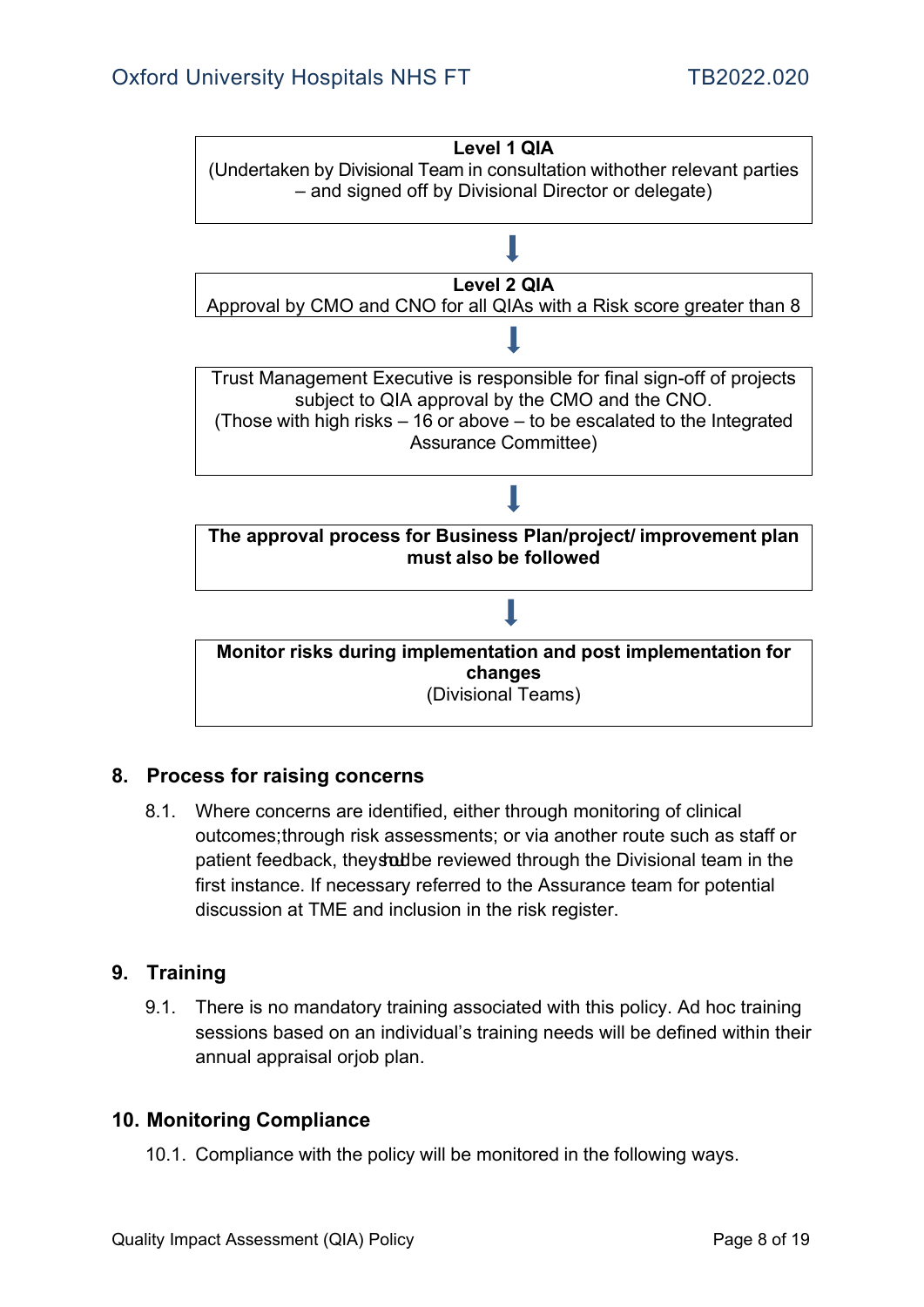# Oxford University Hospitals NHS FT TB2022.020

| Aspect of<br>compliance or<br>effectiveness being<br>monitored                                                                                                                                | Monitoring<br>method                                                                                             | Responsibility<br>for monitoring  | Frequency of<br>monitoring | Group or<br>committee that<br>will review the<br>findings and<br>monitor<br>completion ofany<br>resulting action<br>plan |
|-----------------------------------------------------------------------------------------------------------------------------------------------------------------------------------------------|------------------------------------------------------------------------------------------------------------------|-----------------------------------|----------------------------|--------------------------------------------------------------------------------------------------------------------------|
| <b>QIA</b> is undertaken<br>for each change<br>programme that<br>meets criteria,<br>signed off by<br>relevant clinical<br>leaders including<br>Directorate and<br><b>Divisional Directors</b> | No business<br>cases to be<br>signed off<br>withoutQIA<br>Audit of<br>businesscases.                             | <b>Business Planning</b><br>Group | Six monthly                | TME                                                                                                                      |
| QIA undertaken is<br>appropriate                                                                                                                                                              | Audit of QIA<br>scores and<br>narratives                                                                         | Divisional teams                  | Six monthly                | <b>TME</b>                                                                                                               |
| QIA is reviewedby<br>CMO and CNO and<br>signed off                                                                                                                                            | Records held<br>by Assurance<br>Team                                                                             | Assurance Team                    | Six monthly                | <b>TME</b>                                                                                                               |
| Where QIA risk<br>rating is 16 or<br>above, QIA is<br>referred to<br>Integrated<br>Assurance<br>Committee for<br>further discussion                                                           | Review of<br><b>TMEminutes</b><br>and<br>corroboration<br>with minutes<br>ofIntegrated<br>Assurance<br>Committee | <b>Assurance Team</b>             | Six monthly                | <b>IAC</b>                                                                                                               |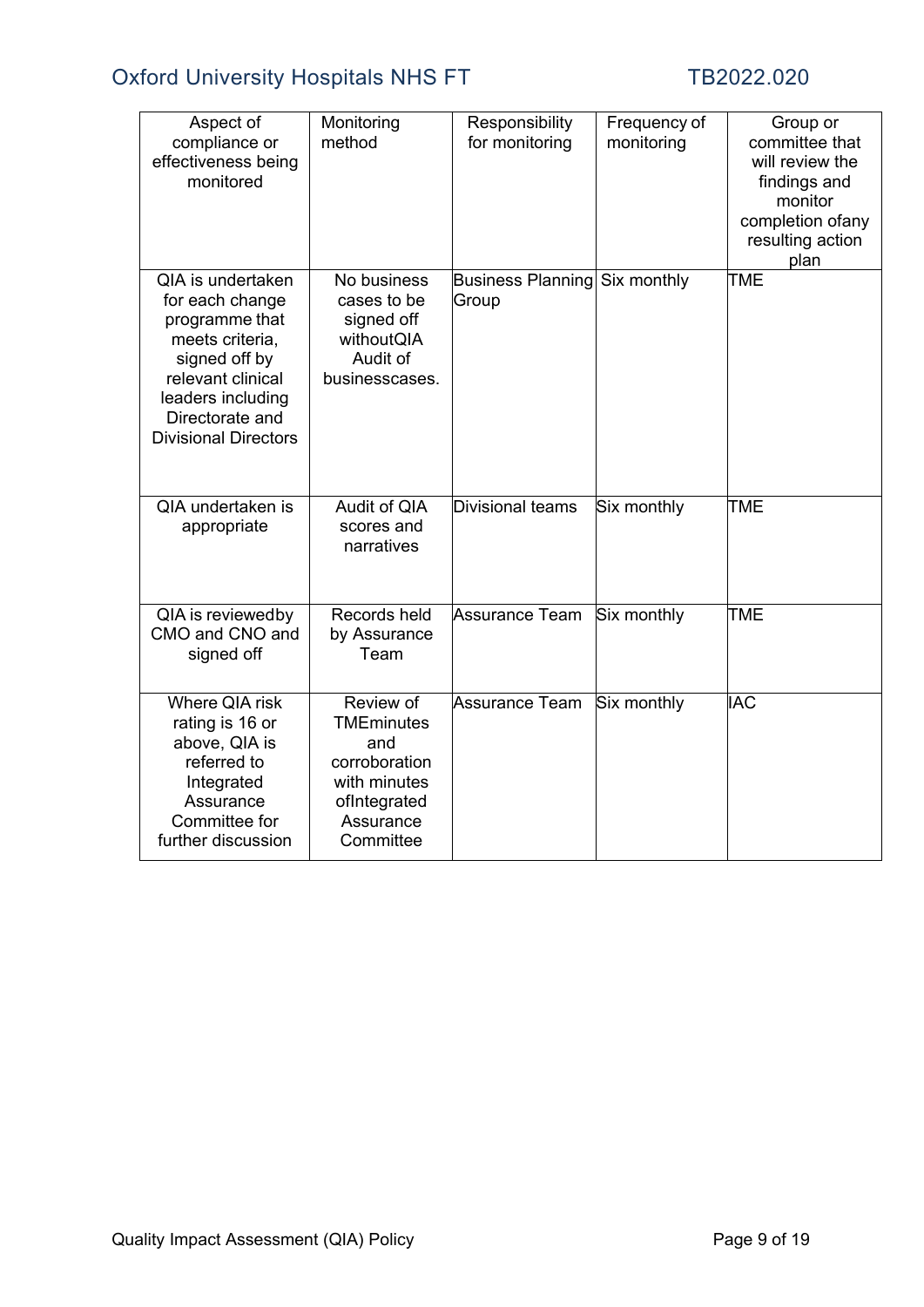| <b>Standard</b>                                                                                                                                                                                    | <b>Source of Assurance/</b>                                                                                                                                                        | <b>Responsibility</b>                                         |
|----------------------------------------------------------------------------------------------------------------------------------------------------------------------------------------------------|------------------------------------------------------------------------------------------------------------------------------------------------------------------------------------|---------------------------------------------------------------|
| <b>Quality impact</b><br>assessments are required<br>to accompany all full<br>business case proposals/<br>business plans at relevant<br>group e.g. Collaborative<br><b>Commissioning Congress.</b> | Papers for meetings should<br>be scrutinised. Those<br>submitted without quality<br>impact assessments<br>completed mustbe returned<br>to project lead before being<br>progressed. | Project Lead and<br>relevant<br>Senior Manager/<br>Executive. |
| All quality impact<br>assessments are<br>submitted to the Director<br>of Compliance and<br>Assurance for logging.                                                                                  | A spreadsheet of submitted<br>quality impact assessments<br>including level of risk and<br>outcome will be maintained.                                                             | <b>Assurance Team</b>                                         |
| Risk registers contain<br>appropriate risks in<br>relation to the potential<br>impact on business plans                                                                                            | OUH risk registers are<br>reviewed and updates,<br>presented to the<br><b>Integrated Assurance</b><br>Committee                                                                    | <b>All Executives</b>                                         |
| All assessments judged<br>as having high risk 16 or<br>above) must be referred<br>to Integrated Assurance<br>Committee forfurther<br>scrutiny.                                                     | Minutes of<br>committee                                                                                                                                                            | <b>Assurance Team</b>                                         |

## <span id="page-9-0"></span>**11. Review**

11.1. This policy will be reviewed every 3 years.

# <span id="page-9-1"></span>**12. References**

12.1. None.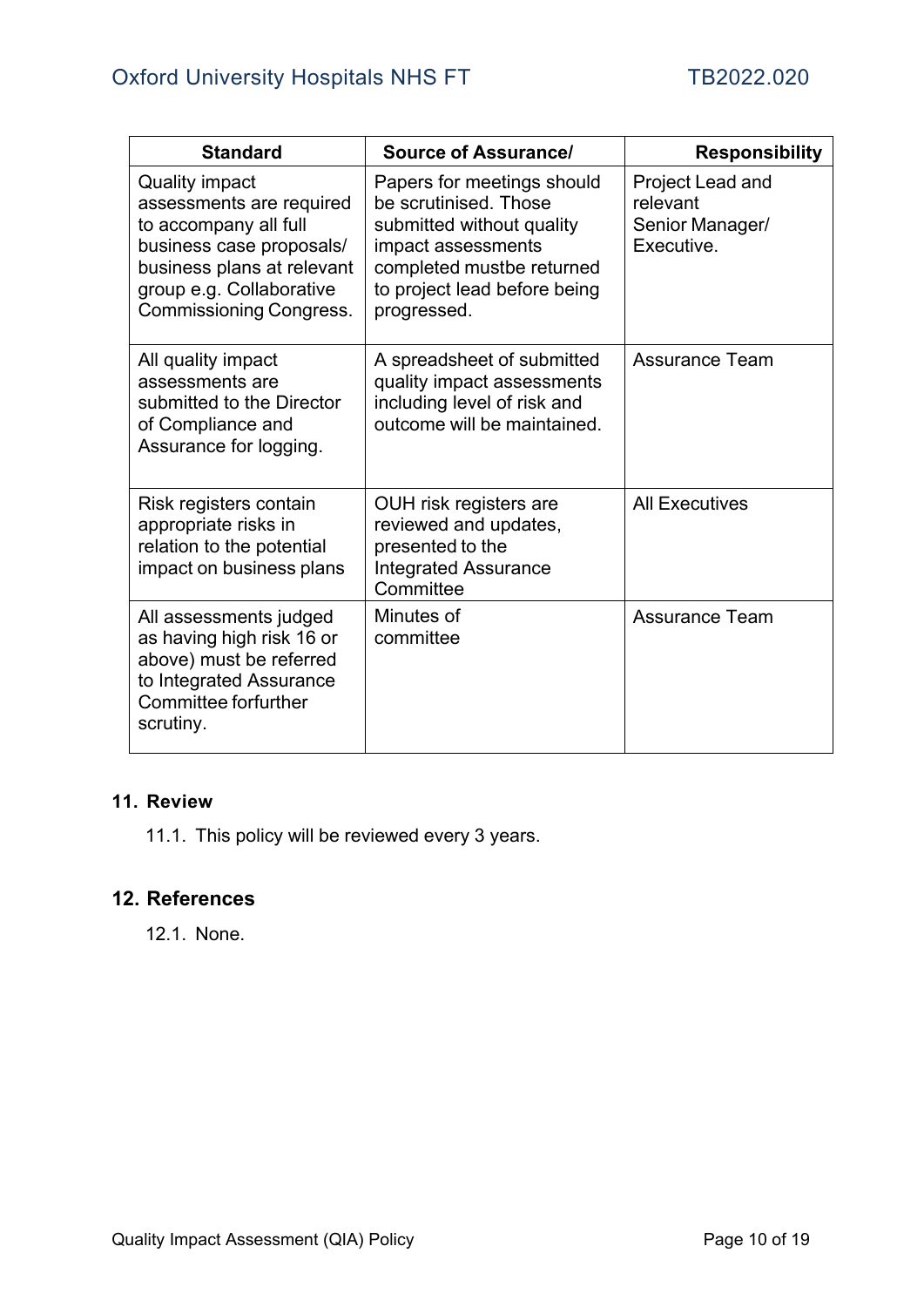# <span id="page-10-0"></span>**13. Document History**

| Who?<br><b>Individuals or Committees</b> | Rationale and/or<br><b>Method of Involvement</b> |
|------------------------------------------|--------------------------------------------------|
| <b>Executive Committee</b>               | <b>Discussion February 2022</b>                  |
| <b>Trust Management Executive</b>        | Discussion and ratification February<br>2022     |
|                                          |                                                  |

# <span id="page-10-1"></span>**14. Equality impact analysis**

| Have you<br>considered how<br>the Policy will<br>affect people:                         | <b>Yes</b> | <b>No</b> | How have these groups<br>been included in the<br>development of the<br>Policy? | How will the Policy affect<br>them? |
|-----------------------------------------------------------------------------------------|------------|-----------|--------------------------------------------------------------------------------|-------------------------------------|
| Who have a<br>physical or<br>sensory<br>impairment? Have<br>you consulted with<br>them? | x          |           | <b>No</b>                                                                      | N/A                                 |
| With a disability?                                                                      | X          |           | <b>No</b>                                                                      | N/A                                 |
| Of different<br>gender?                                                                 | X          |           | <b>No</b>                                                                      | N/A                                 |
| Of different ages?                                                                      | X          |           | <b>No</b>                                                                      | N/A                                 |
| With different<br>racial heritages?                                                     | x          |           | <b>No</b>                                                                      | N/A                                 |
| With different<br>sexual<br>orientations?                                               | X          |           | <b>No</b>                                                                      | N/A                                 |
| Who are pregnant<br>or recently had a<br>baby?                                          | X          |           | <b>No</b>                                                                      | N/A                                 |
| With different<br>religions or<br>beliefs?                                              | X          |           | <b>No</b>                                                                      | N/A                                 |
| Who are going<br>through gender re-<br>assignment or<br>have transitioned?              | X          |           | <b>No</b>                                                                      | N/A                                 |
| Of different<br>marital/partnership<br>status?                                          | x          |           | <b>No</b>                                                                      | N/A                                 |
| Who are carers?                                                                         | X          |           | <b>No</b>                                                                      | N/A                                 |
| Any other group<br>who may be                                                           | X          |           | <b>No</b>                                                                      | N/A                                 |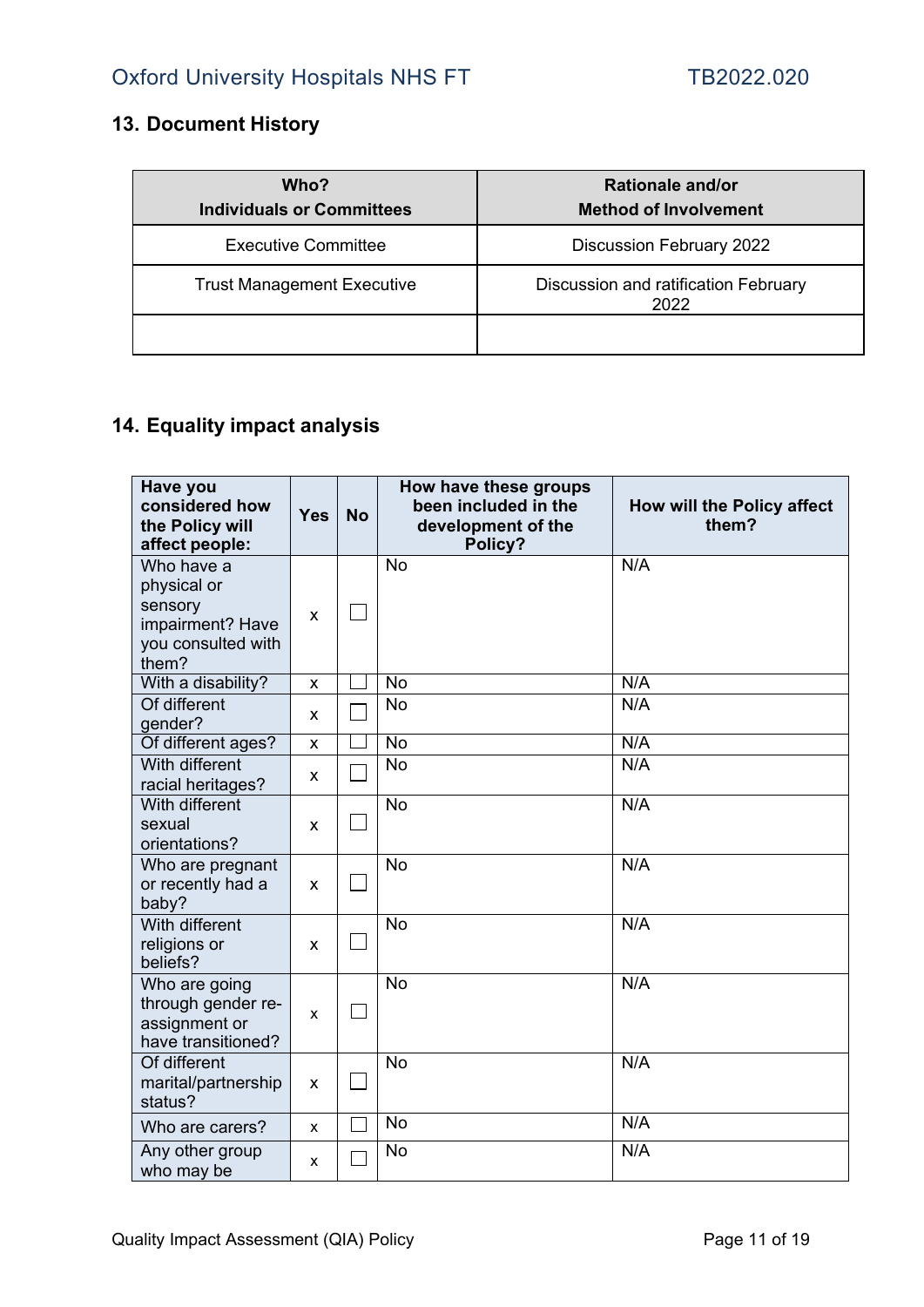# Oxford University Hospitals NHS FT TB2022.020

| affected by this |  |  |
|------------------|--|--|
| nolicy<br>pono   |  |  |

# **Summary of Analysis**

| Does the analysis<br>show evidence<br>of:             | <b>Yes</b> | <b>No</b> | Please explain your answer |
|-------------------------------------------------------|------------|-----------|----------------------------|
| The potential to<br>discriminate?                     |            | X         | No impact                  |
| The advancement<br>of equality of<br>opportunity?     |            | X         | No impact                  |
| The promotion of<br>good relations<br>between groups? |            | X         | No impact                  |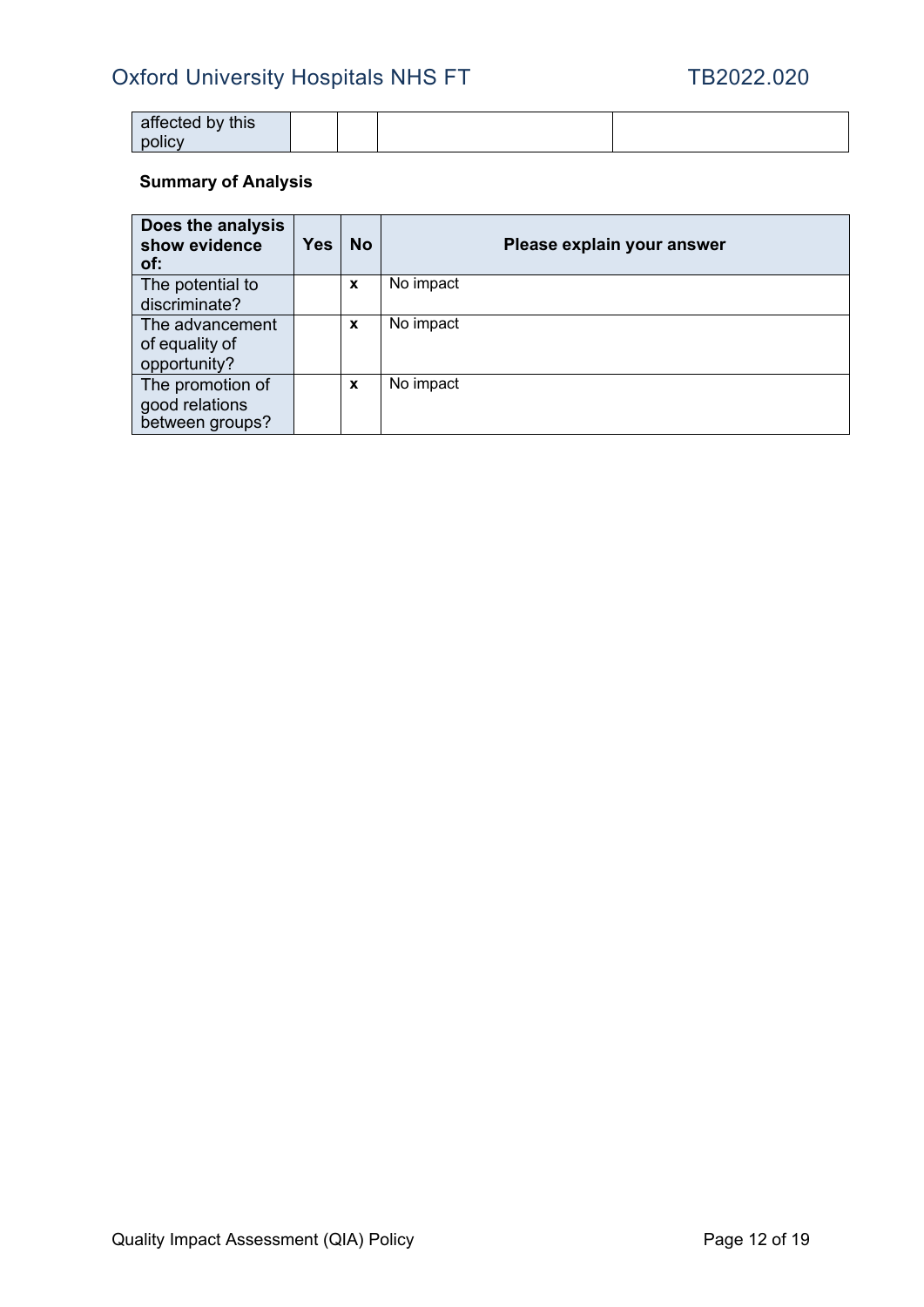Page **13** of **18**

# <span id="page-12-0"></span>**Appendix 1 Quality Impact Assessment Quality Impact Assessment**

| <b>Project Name:</b>                    |  |                    | Likelihood |          |     |
|-----------------------------------------|--|--------------------|------------|----------|-----|
| <b>Accountable</b><br><b>Executive:</b> |  |                    | Rare       | Unlikely | Pos |
|                                         |  | <b>Consequence</b> |            |          |     |
| <b>Project Manager:</b>                 |  | 5<br>Catastrophic  | 5          | 10       |     |
|                                         |  | Major<br>4         | 4          | 8        |     |

# **Clinical Director:**

| . <b>.</b> .                            |                    |                |                 | LINGIIIVUU      |                |                |
|-----------------------------------------|--------------------|----------------|-----------------|-----------------|----------------|----------------|
| <b>Accountable</b><br><b>Executive:</b> |                    | Rare           | <b>Unlikely</b> | Possibl         | Likel          | 5<br>Almos     |
|                                         |                    |                |                 | е               |                |                |
|                                         | <b>Consequence</b> |                |                 |                 |                | certain        |
| <b>Project Manager:</b>                 | 5<br>Catastrophic  | 5              | 10              | 15'             | 20             | 25             |
|                                         | Major<br>4         | $\overline{4}$ | 8               | 12              | 16             | 20             |
| <b>Clinical Director:</b>               | 3<br>Moderate      | 3              | $6\phantom{1}6$ | 9               | 12             | 15             |
| DD sign off:                            | Minor<br>2         | $\overline{2}$ | $\overline{4}$  | $6\overline{6}$ | 8              | 10             |
|                                         | Negligible         |                | $\overline{2}$  | 3               | $\overline{4}$ | $\overline{5}$ |

| <b>Extreme</b><br>risk  | O |
|-------------------------|---|
| <b>High risk</b>        |   |
| <b>Moderate</b><br>risk | O |
| Low risk                |   |

| Clinician /           |            |
|-----------------------|------------|
| <b>Practitioner</b>   | <b>Tif</b> |
| <b>completing QIA</b> | applicable |
| if different to       | - I        |
| above:                |            |

|                       | <b>Brief</b><br>description of<br>potential<br>impact                                                                                                                                                          | <b>Consequence</b><br><b>score</b>                                           | <b>Likelihoo</b><br>d score                                                               | <b>Total risk</b><br>score                                | <b>Possible mitigation</b>                                            | <b>Mitigated</b><br>consequenc<br>e score                            | <b>Mitigated</b><br>likelihood<br>score                               | <b>Mitigated risk</b><br><b>score</b>                     | <b>Quality indicators</b>                                                                           | <b>Current</b><br>baseline of<br><b>indicator</b>         | <b>Trigger</b><br>for<br>escalatio<br>n                                               | <b>Actions</b><br>to be<br>taken<br>upon<br>breachin<br>g trigger<br>level  |
|-----------------------|----------------------------------------------------------------------------------------------------------------------------------------------------------------------------------------------------------------|------------------------------------------------------------------------------|-------------------------------------------------------------------------------------------|-----------------------------------------------------------|-----------------------------------------------------------------------|----------------------------------------------------------------------|-----------------------------------------------------------------------|-----------------------------------------------------------|-----------------------------------------------------------------------------------------------------|-----------------------------------------------------------|---------------------------------------------------------------------------------------|-----------------------------------------------------------------------------|
| <b>Patient safety</b> | Detail any<br>impact the<br>project may<br>have on patient<br>safety.<br>Could there be<br>increased risk of<br>the patient<br>being harmed<br>either<br>physically,<br>mentally or via<br>the<br>environment? | On a scale of 1 to<br>5 - what is is the<br>impact of the risk<br>occurring? | On a scale<br>of 1 to 5 -<br>what is is<br>the<br>likelihood<br>of the risk<br>occurring? | Correspondin<br>g total rating<br>on the matrix<br>above. | Detail what action will be<br>taken to reduce any<br>negative impact. | What is your<br>adjusted<br>consequence<br>score post<br>mitigation? | What is<br>your<br>adjusted<br>likelihood<br>score post<br>mitigation | Correspondin<br>g total rating<br>on the matrix<br>above. | How will you measure<br>the healthcare<br>quality? What can<br>indicate a change in<br>the quality? | The current<br>achievemen<br>t level of the<br>indicator. | The<br>trigger<br>level at<br>which the<br>impact is<br>escalated<br>to the<br>Trust. | The set of<br>actions to<br>be taken<br>once the<br>trigger is<br>breached. |
|                       |                                                                                                                                                                                                                |                                                                              |                                                                                           |                                                           |                                                                       |                                                                      |                                                                       |                                                           |                                                                                                     |                                                           |                                                                                       |                                                                             |
|                       |                                                                                                                                                                                                                |                                                                              |                                                                                           |                                                           |                                                                       |                                                                      |                                                                       |                                                           |                                                                                                     |                                                           |                                                                                       |                                                                             |
|                       |                                                                                                                                                                                                                |                                                                              |                                                                                           |                                                           |                                                                       |                                                                      |                                                                       |                                                           |                                                                                                     |                                                           |                                                                                       |                                                                             |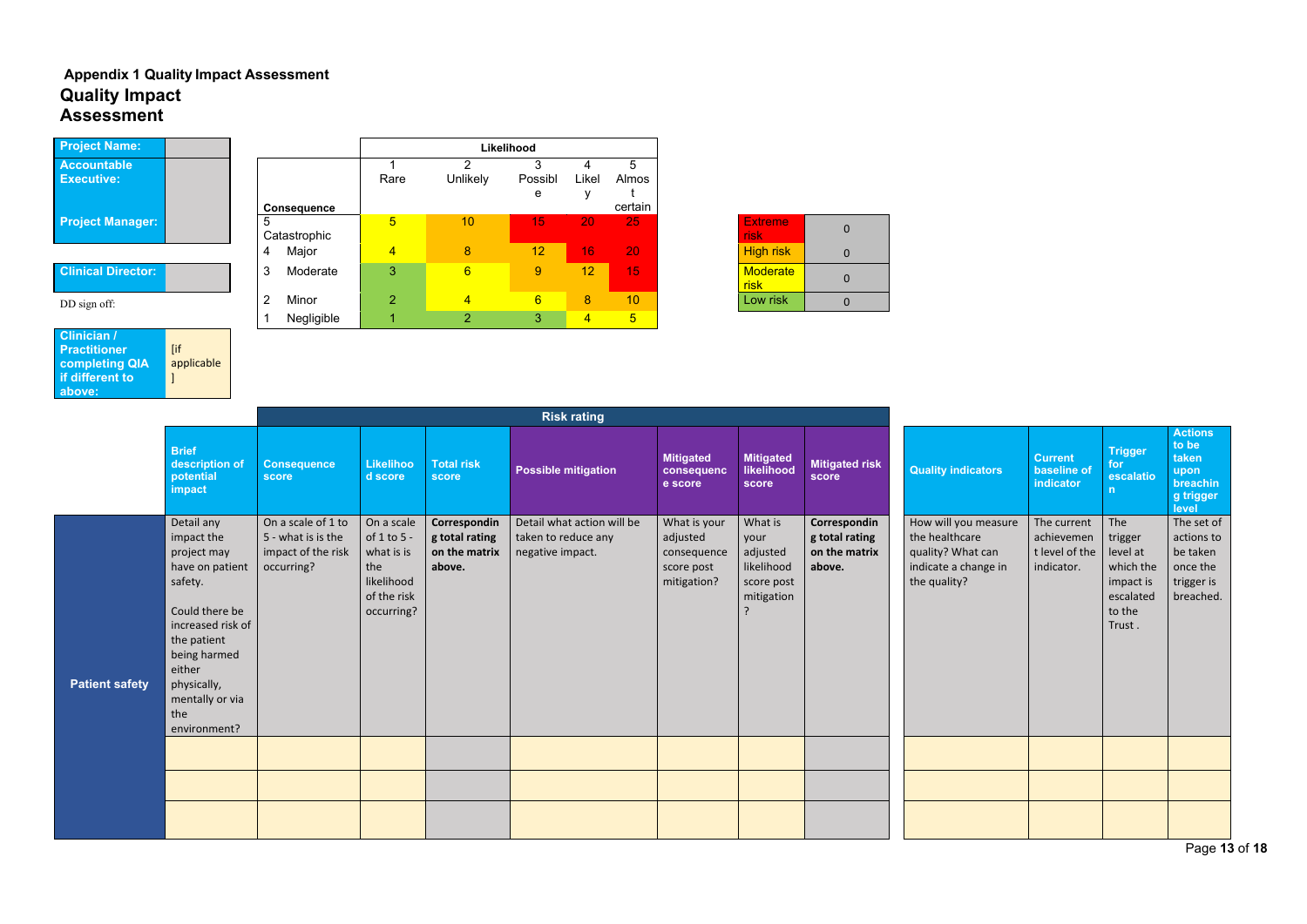|                                  | <b>Brief</b><br>description of<br>potential<br>impact                                                                                                                                                                                                                           | <b>Consequence</b><br>score                                                  | <b>Likelihoo</b><br>d score                                                               | <b>Total risk</b><br>score                                | <b>Possible mitigation</b>                                            | <b>Mitigated</b><br>consequenc<br>e score                            | <b>Mitigated</b><br><b>likelihood</b><br>score                                          | <b>Mitigated risk</b><br><b>score</b>                     | <b>Quality indicators</b>                                                                           | <b>Current</b><br>baseline                                | <b>Trigger</b><br>for<br>escalatio<br>n                                               | <b>Actions</b><br>to be<br>taken<br>upon<br>breachin<br>g trigger<br>level  |
|----------------------------------|---------------------------------------------------------------------------------------------------------------------------------------------------------------------------------------------------------------------------------------------------------------------------------|------------------------------------------------------------------------------|-------------------------------------------------------------------------------------------|-----------------------------------------------------------|-----------------------------------------------------------------------|----------------------------------------------------------------------|-----------------------------------------------------------------------------------------|-----------------------------------------------------------|-----------------------------------------------------------------------------------------------------|-----------------------------------------------------------|---------------------------------------------------------------------------------------|-----------------------------------------------------------------------------|
| <b>Clinical</b><br>effectiveness | Detail any<br>impact the<br>project may<br>have on the<br>clinical<br>effectiveness of<br>patient care.<br>Appropriate<br>care should be<br>provided at the<br>right time to<br>the patients<br>who will<br>benefit. Could<br>the project<br>prevent this<br>from<br>happening? | On a scale of 1 to<br>5 - what is is the<br>impact of the risk<br>occurring? | On a scale<br>of 1 to 5 -<br>what is is<br>the<br>likelihood<br>of the risk<br>occurring? | Correspondin<br>g total rating<br>on the matrix<br>above. | Detail what action will be<br>taken to reduce any<br>negative impact. | What is your<br>adjusted<br>consequence<br>score post<br>mitigation? | What is<br>your<br>adjusted<br>likelihood<br>score post<br>mitigation<br>$\overline{?}$ | Correspondin<br>g total rating<br>on the matrix<br>above. | How will you measure<br>the healthcare<br>quality? What can<br>indicate a change in<br>the quality? | The current<br>achievemen<br>t level of the<br>indicator. | The<br>trigger<br>level at<br>which the<br>impact is<br>escalated<br>to the<br>Trust. | The set of<br>actions to<br>be taken<br>once the<br>trigger is<br>breached. |
|                                  |                                                                                                                                                                                                                                                                                 |                                                                              |                                                                                           |                                                           |                                                                       |                                                                      |                                                                                         |                                                           |                                                                                                     |                                                           |                                                                                       |                                                                             |
|                                  |                                                                                                                                                                                                                                                                                 |                                                                              |                                                                                           |                                                           |                                                                       |                                                                      |                                                                                         |                                                           |                                                                                                     |                                                           |                                                                                       |                                                                             |
|                                  |                                                                                                                                                                                                                                                                                 |                                                                              |                                                                                           |                                                           |                                                                       |                                                                      |                                                                                         |                                                           |                                                                                                     |                                                           |                                                                                       |                                                                             |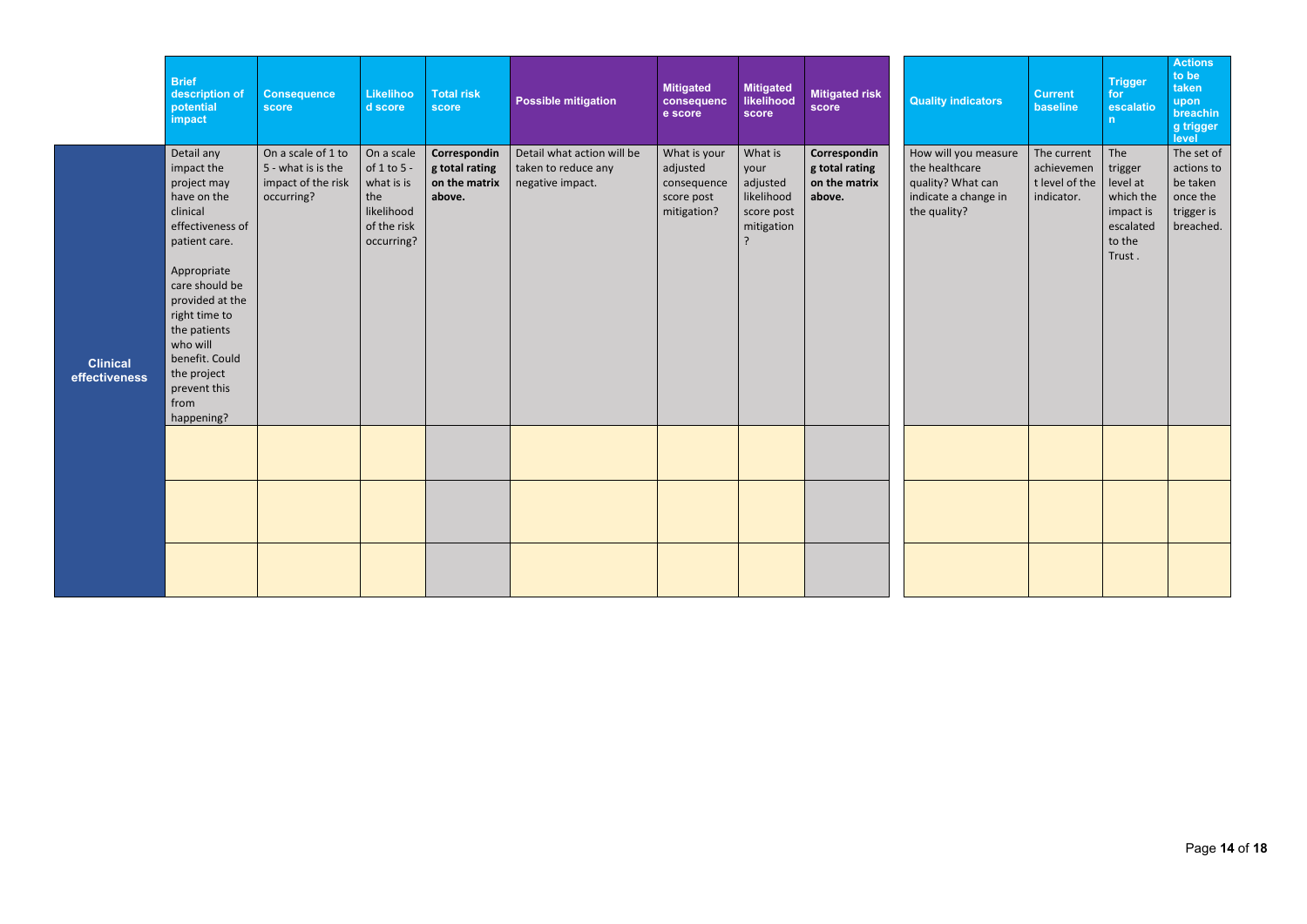|                              | <b>Brief</b><br>description of<br>potential<br>impact                                                                                                                                                                  | <b>Consequence</b><br>score                                                  | <b>Likelihoo</b><br>d score                                                               | <b>Total risk</b><br>score                                | <b>Possible mitigation</b>                                            | <b>Mitigated</b><br>consequenc<br>e score                            | <b>Mitigated</b><br>likelihood<br>score                                                 | <b>Mitigated risk</b><br>score                            | <b>Quality indicators</b>                                                                        | <b>Current</b><br>baseline                                | Trigger<br>for<br>escalatio<br>n                                                      | <b>Actions</b><br>to be<br>taken<br>upon<br>breachin<br>g trigger<br>level  |
|------------------------------|------------------------------------------------------------------------------------------------------------------------------------------------------------------------------------------------------------------------|------------------------------------------------------------------------------|-------------------------------------------------------------------------------------------|-----------------------------------------------------------|-----------------------------------------------------------------------|----------------------------------------------------------------------|-----------------------------------------------------------------------------------------|-----------------------------------------------------------|--------------------------------------------------------------------------------------------------|-----------------------------------------------------------|---------------------------------------------------------------------------------------|-----------------------------------------------------------------------------|
| <b>Patient</b><br>experience | Detail any<br>impact the<br>project may<br>have on the<br>patient<br>experience of<br>care delivery.<br>Could the<br>project result in<br>increased<br>waiting times /<br>reduction in<br>patient<br>satisfaction etc. | On a scale of 1 to<br>5 - what is is the<br>impact of the risk<br>occurring? | On a scale<br>of 1 to 5 -<br>what is is<br>the<br>likelihood<br>of the risk<br>occurring? | Correspondin<br>g total rating<br>on the matrix<br>above. | Detail what action will be<br>taken to reduce any<br>negative impact. | What is your<br>adjusted<br>consequence<br>score post<br>mitigation? | What is<br>your<br>adjusted<br>likelihood<br>score post<br>mitigation<br>$\overline{z}$ | Correspondin<br>g total rating<br>on the matrix<br>above. | How will you measure<br>the healthcare quality?<br>What can indicate a<br>change in the quality? | The current<br>achievemen<br>t level of the<br>indicator. | The<br>trigger<br>level at<br>which the<br>impact is<br>escalated<br>to the<br>Trust. | The set of<br>actions to<br>be taken<br>once the<br>trigger is<br>breached. |
|                              |                                                                                                                                                                                                                        |                                                                              |                                                                                           |                                                           |                                                                       |                                                                      |                                                                                         |                                                           |                                                                                                  |                                                           |                                                                                       |                                                                             |
|                              |                                                                                                                                                                                                                        |                                                                              |                                                                                           |                                                           |                                                                       |                                                                      |                                                                                         |                                                           |                                                                                                  |                                                           |                                                                                       |                                                                             |
|                              |                                                                                                                                                                                                                        |                                                                              |                                                                                           |                                                           |                                                                       |                                                                      |                                                                                         |                                                           |                                                                                                  |                                                           |                                                                                       |                                                                             |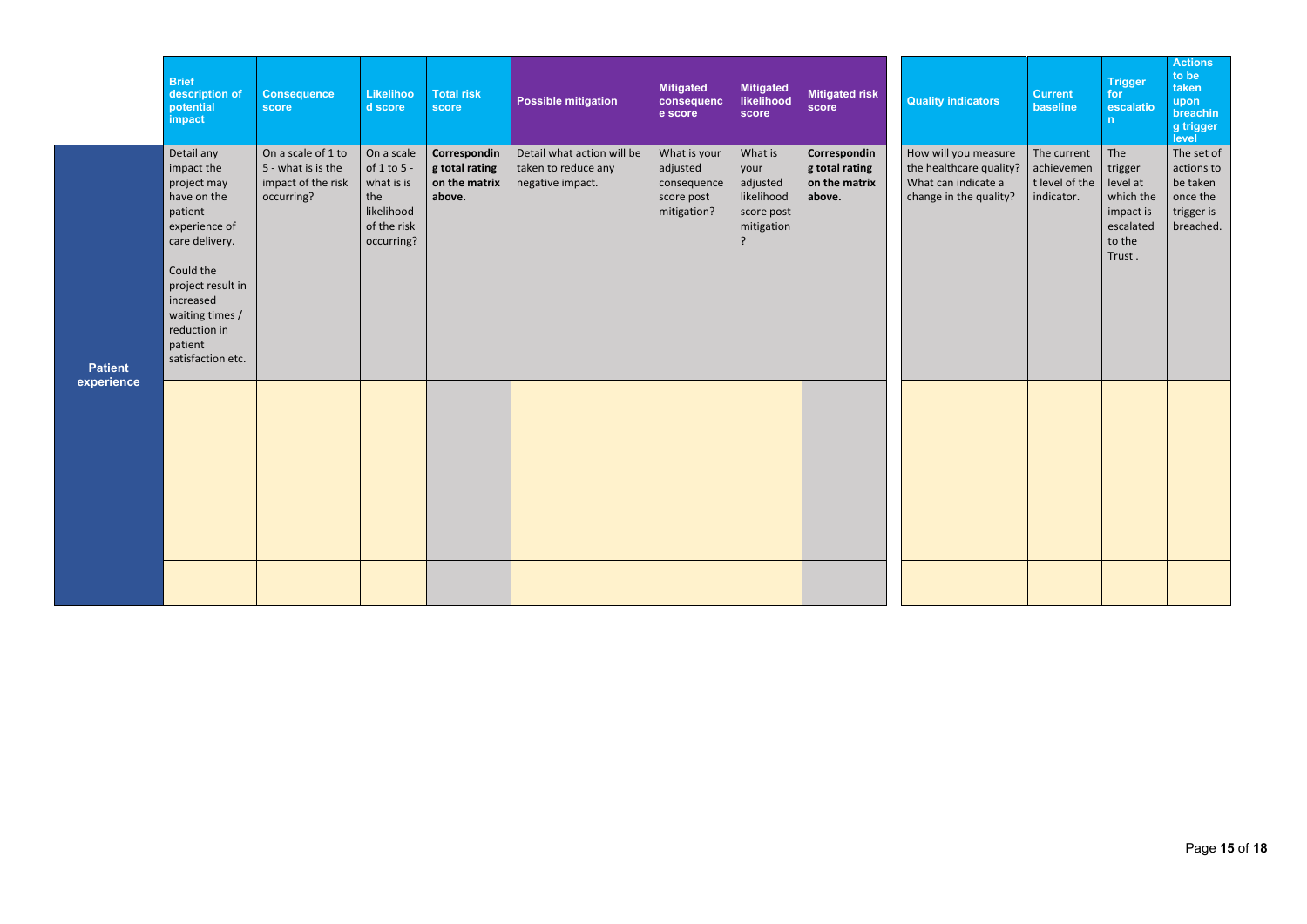|                         | <b>Brief</b><br>description of<br>potential<br>impact                                                                                                                             | <b>Consequence</b><br>score                                                  | Likelihoo<br>d score                                                                          | <b>Total risk</b><br>score                                | <b>Possible mitigation</b>                                            | <b>Mitigated</b><br>consequenc<br>e score                            | <b>Mitigated</b><br>likelihood<br>score                               | <b>Mitigated risk</b><br>score                            | <b>Quality indicators</b> | <b>Current</b><br>baseline | <b>Trigger</b><br>for<br>escalatio<br>n | <b>Actions</b><br>to be<br>taken<br>upon<br>breachin<br>g trigger<br>level |
|-------------------------|-----------------------------------------------------------------------------------------------------------------------------------------------------------------------------------|------------------------------------------------------------------------------|-----------------------------------------------------------------------------------------------|-----------------------------------------------------------|-----------------------------------------------------------------------|----------------------------------------------------------------------|-----------------------------------------------------------------------|-----------------------------------------------------------|---------------------------|----------------------------|-----------------------------------------|----------------------------------------------------------------------------|
| <b>Staff Experience</b> | Detail any staff<br>experience<br>impact the<br>project may<br>have.<br>Could there be<br>any impact on<br>staff health and<br>safety /<br>operations or<br>work<br>satisfaction? | On a scale of 1 to<br>5 - what is is the<br>impact of the risk<br>occurring? | On a scale<br>of $1$ to $5$ -<br>what is is<br>the<br>likelihood<br>of the risk<br>occurring? | Correspondin<br>g total rating<br>on the matrix<br>above. | Detail what action will be<br>taken to reduce any<br>negative impact. | What is your<br>adjusted<br>consequence<br>score post<br>mitigation? | What is<br>your<br>adjusted<br>likelihood<br>score post<br>mitigation | Correspondin<br>g total rating<br>on the matrix<br>above. |                           |                            |                                         |                                                                            |
|                         |                                                                                                                                                                                   |                                                                              |                                                                                               |                                                           |                                                                       |                                                                      |                                                                       |                                                           |                           |                            |                                         |                                                                            |
|                         |                                                                                                                                                                                   |                                                                              |                                                                                               |                                                           |                                                                       |                                                                      |                                                                       |                                                           |                           |                            |                                         |                                                                            |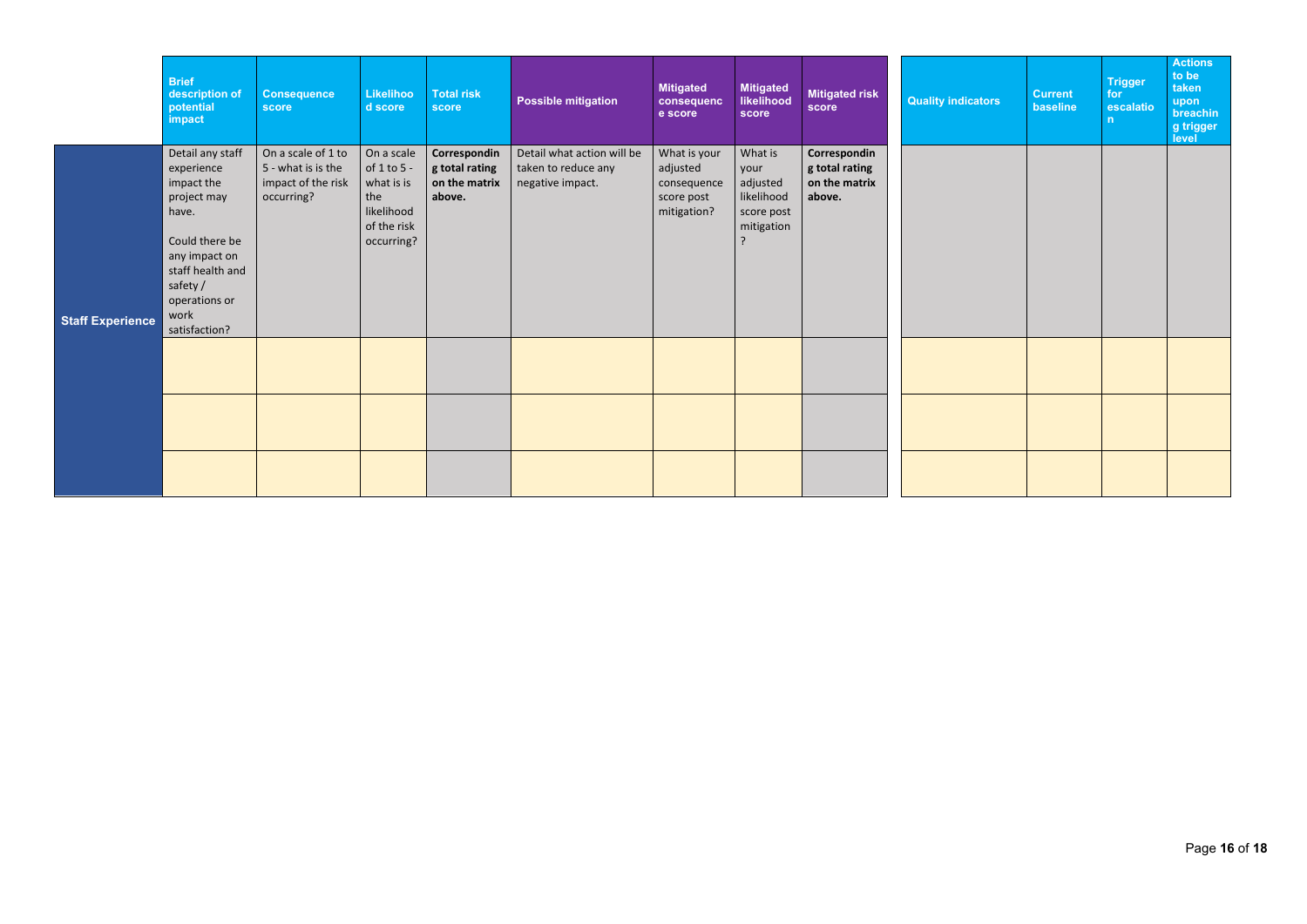|                                    | <b>Brief</b><br>description of<br>potential<br>impact                                                                                                                                                                                                         | <b>Consequence</b><br>score                                                  | Likelihood<br>score                                                                       | <b>Total risk</b><br>score                               | <b>Possible mitigation</b>                                            | <b>Mitigated</b><br>consequence<br>score                             | <b>Mitigated</b><br>likelihood<br>score                                | <b>Mitigated risk</b><br>score                           | <b>Quality indicators</b>                                                                           | <b>Current</b><br>baseline                               | <b>Trigger</b><br>for<br>escalation                                                | <b>Actions</b><br>to be<br>taken<br>upon<br>breaching<br>trigger<br>level   |
|------------------------------------|---------------------------------------------------------------------------------------------------------------------------------------------------------------------------------------------------------------------------------------------------------------|------------------------------------------------------------------------------|-------------------------------------------------------------------------------------------|----------------------------------------------------------|-----------------------------------------------------------------------|----------------------------------------------------------------------|------------------------------------------------------------------------|----------------------------------------------------------|-----------------------------------------------------------------------------------------------------|----------------------------------------------------------|------------------------------------------------------------------------------------|-----------------------------------------------------------------------------|
| <b>Equality &amp;</b><br>diversity | Will there be<br>any<br>disproportionat<br>e impact on the<br>grounds of race,<br>sex, disability,<br>age, sexual<br>orientation or<br>religious belief?<br>For example<br>moving a clinical<br>service to<br>location<br>inaccessible by<br>public transport | On a scale of 1 to<br>5 - what is is the<br>impact of the risk<br>occurring? | On a scale<br>of 1 to 5 -<br>what is is<br>the<br>likelihood<br>of the risk<br>occurring? | Corresponding<br>total rating on<br>the matrix<br>above. | Detail what action will be<br>taken to reduce any<br>negative impact. | What is your<br>adjusted<br>consequence<br>score post<br>mitigation? | What is<br>your<br>adjusted<br>likelihood<br>score post<br>mitigation? | Corresponding<br>total rating on<br>the matrix<br>above. | How will you measure<br>the healthcare<br>quality? What can<br>indicate a change in<br>the quality? | The current<br>achievement<br>level of the<br>indicator. | The trigger<br>level at<br>which the<br>impact is<br>escalated<br>to the<br>Trust. | The set of<br>actions to<br>be taken<br>once the<br>trigger is<br>breached. |
|                                    |                                                                                                                                                                                                                                                               |                                                                              |                                                                                           |                                                          |                                                                       |                                                                      |                                                                        |                                                          |                                                                                                     |                                                          |                                                                                    |                                                                             |
|                                    |                                                                                                                                                                                                                                                               |                                                                              |                                                                                           |                                                          |                                                                       |                                                                      |                                                                        |                                                          |                                                                                                     |                                                          |                                                                                    |                                                                             |
|                                    |                                                                                                                                                                                                                                                               |                                                                              |                                                                                           |                                                          |                                                                       |                                                                      |                                                                        |                                                          |                                                                                                     |                                                          |                                                                                    |                                                                             |

Infection rate  $e.g.$  $\overline{\phantom{a}}$  Medication error  $\vert$  Slips, trips and fa  $A$ dverse events Readmission rate Mortality rate Average length of  $P$ atient satisfacti **Patient complain** Waiting times Sickness and abse Turnover rate Staff satisfaction/ safety

| indicators             |
|------------------------|
| g MRSA                 |
| rs                     |
| alls                   |
| e.g SUIs               |
| e                      |
|                        |
| of stay                |
| ion (discharge survey) |
| ١ts                    |
|                        |
| sence levels           |

| <b>Maximum</b><br>risk score<br>O<br>(overall) |
|------------------------------------------------|
|------------------------------------------------|

|                           | <b>Date</b> | <b>Comments</b> |
|---------------------------|-------------|-----------------|
| <b>Approval and</b>       |             |                 |
| comments -                |             |                 |
| <b>Medical Director /</b> |             |                 |
| Director of Nursing       |             |                 |

# **Example quality**